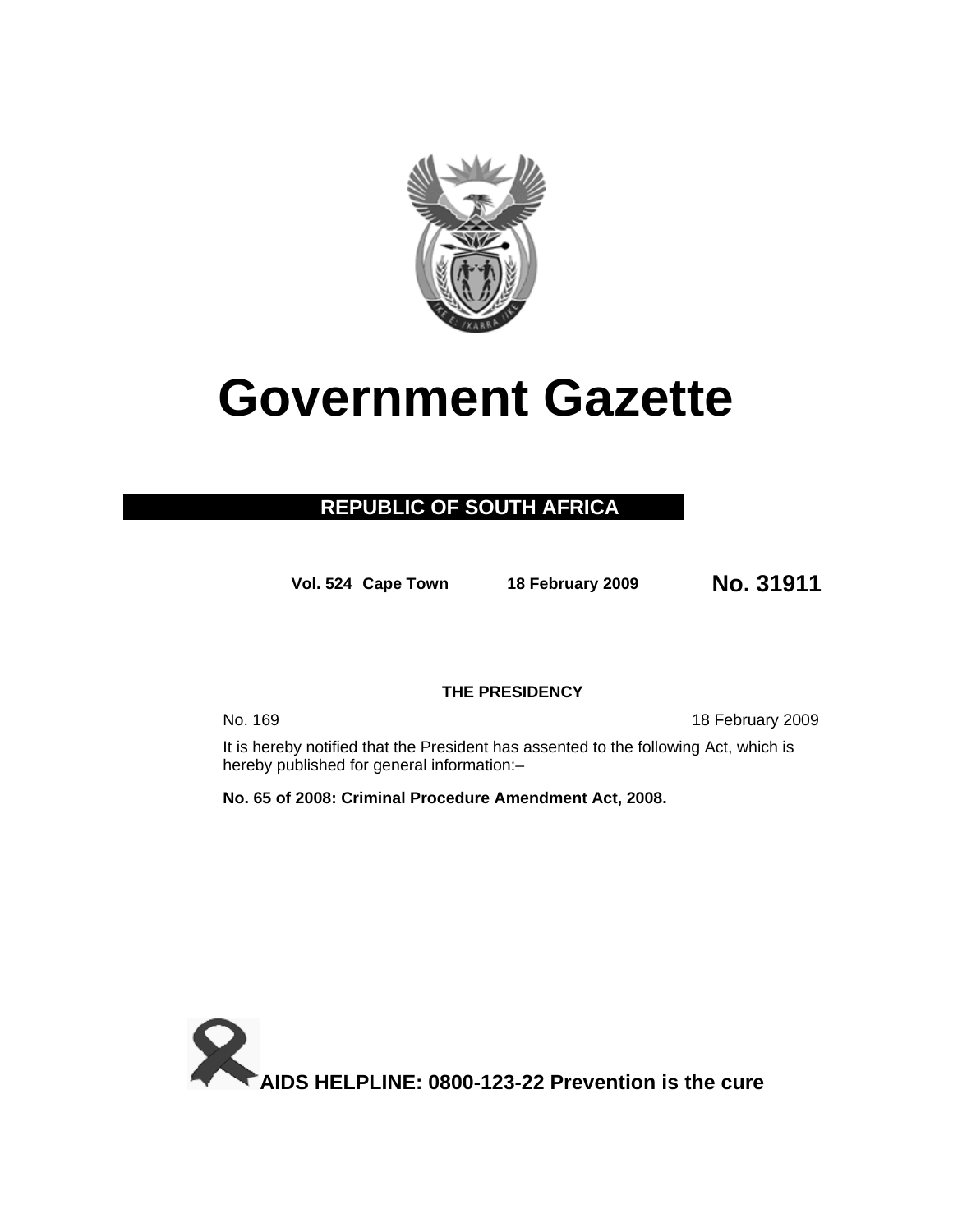#### **GENERAL EXPLANATORY NOTE:**

|  | Words in bold type in square brackets indicate omissions from<br>existing enactments. |  |  |  |  |  |  |
|--|---------------------------------------------------------------------------------------|--|--|--|--|--|--|
|  | Words underlined with a solid line indicate insertions in<br>existing enactments.     |  |  |  |  |  |  |

# **ACT**

**To amend the Criminal Procedure Act, 1977, to provide for the postponement of certain criminal proceedings against an accused person in custody awaiting trial through audiovisual link; to further regulate the falling away of certain convictions as previous convictions after the expiry of a fixed period; to provide for the expungement of criminal records of certain persons in respect of whom certain sentences have been imposed after the compliance with certain requirements and the expiry of a fixed period; to provide for the expungement of certain criminal records of persons under legislation enacted before the Constitition of the Republic of South Africa, 1993, took effect; and to provide for matters connected therewith.**

**P**ARLIAMENT of the Republic of South Africa enacts as follows:—

#### **Insertion of sections 159A, 159B, 159C and 159D in Act 51 of 1977**

**1.** The following sections are hereby inserted in the Criminal Procedure Act, 1977 (hereinafter referred to as the principal Act), after section 159:

#### ''**Postponement of certain criminal proceedings through audiovisual link**

5

**159A.** (1) For purposes of this section and sections 159B, 159C and 159D, unless the context indicates otherwise—

- *(a)* **'appropriate person'** means any court official or any other person at the court point and remote point who is required to be, or may be, present at the proceedings, including the presiding officer, the prosecutor, the accused person's legal representative, any technical assistant, the clerk of the court, any witnesses, and members of the public who are entitled to be present; 10 15
- *(b)* **'audio link'** means a live telephone link between the court point and the remote point which are both equipped with facilities which will enable audio communication between all appropriate persons at the court point and the remote point;
- *(c)* **'audiovisual link'**means a live television link between the court point and the remote point which are both equipped with facilities which will enable all appropriate persons at the court point and the remote 20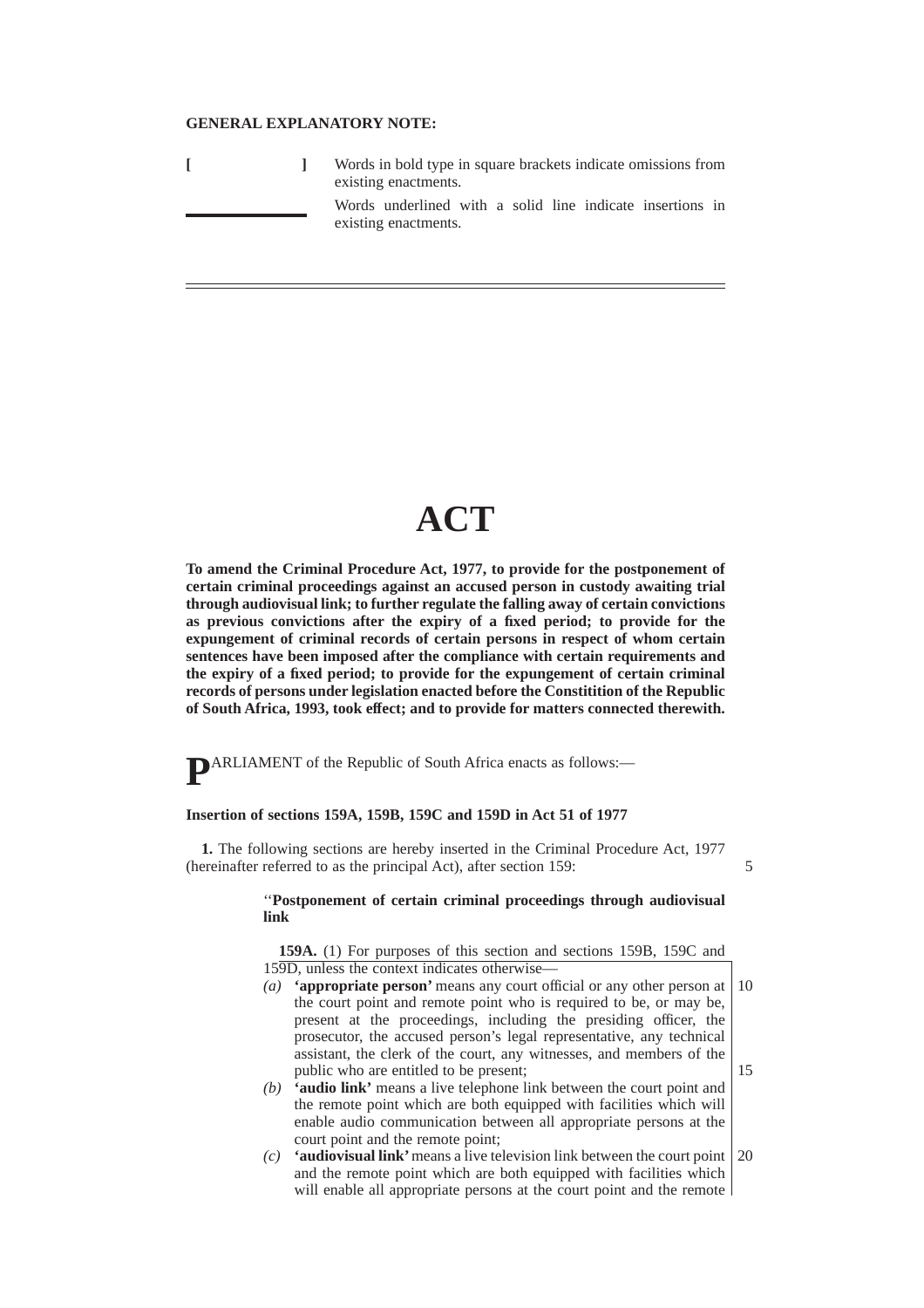point to follow the proceedings and see and hear all the appropriate persons;

- *(d)* **'court point'** means the courtroom or other place where the court having jurisdiction is sitting;
- *(e)* **'correctional facility'** means a correctional facility as defined in the Correctional Services Act, 1998 (Act No. 111 of 1998), but does not include a police cell or lock-up; and 5
- *(f)* **'remote point'**means the room or place at the designated correctional facility where the accused person appearing through audiovisial link is located.
	- (2) An accused person—
- *(a)* who is over the age of 18 years;
- *(b)* who is in custody in a correctional facility in respect of an offence;
- *(c)* who has already appeared before a court;
- *(d)* whose case has been postponed and who is in custody pending his or her trial; and 15
- *(e)* who is required to appear or to be brought before a court in any subsequent proceedings (whether before, during or after the trial or conviction and sentence) for the purpose of—
	- (i) a further postponement of the case; or

20

10

(ii) consideration of release on bail in terms of section 60, 63, 63A, 307, 308A or 321, where the granting of bail is not opposed by the prosecutor or where the granting of bail does not require the leading of evidence,

is not required to appear or to be brought physically before the court but may, subject to the provisions of this section, sections 159B, 159C and 159D, appear before court by audiovisual link and is deemed to be physically before court, unless the court directs, in the interests of justice, that he or she appears or be brought physically before it. 25

(3) Any proceedings in terms of subsection (2) shall be regarded as having been held in the presence of the accused person if, during the proceedings, that person— 30

- *(a)* is held in custody in a correctional facility; and
- *(b)* is able to follow the court proceedings and the court is able to see and hear the accused person by means of audiovisual link. 35

(4) The remote point shall be regarded as being a part of the court.

#### **Requirements for audiovisual appearance by accused person**

**159B.** (1) An accused person appearing before a court by audiovisual link must do so from a place at which the requirements referred to in subsections (2) and (3) and section 159C are complied with.

40

50

(2) The Minister may, subject to the provisions of this section, designate any correctional facility which has been suitably equipped as a place where proceedings in terms of section 159A can be held.

(3) Both the court point and the remote point in the correctional facility designated in terms of subsection (2) must be equipped with facilities that, in accordance with any requirements prescribed by regulations and any directions of the court referred to in section 159C, allow— 45

- *(a)* private communication to take place between the accused person and any legal practitioner representing that person in the proceedings at the court point; and
- *(b)* documents to be transmitted between both points by the persons referred to in paragraph *(a)*—
	- (i) at any time during the proceedings;
	- (ii) during any adjournment of the hearing in the proceedings referred to in paragraph *(a)*; or 55
	- (iii) at any time on the day of a hearing, shortly before or after the hearing.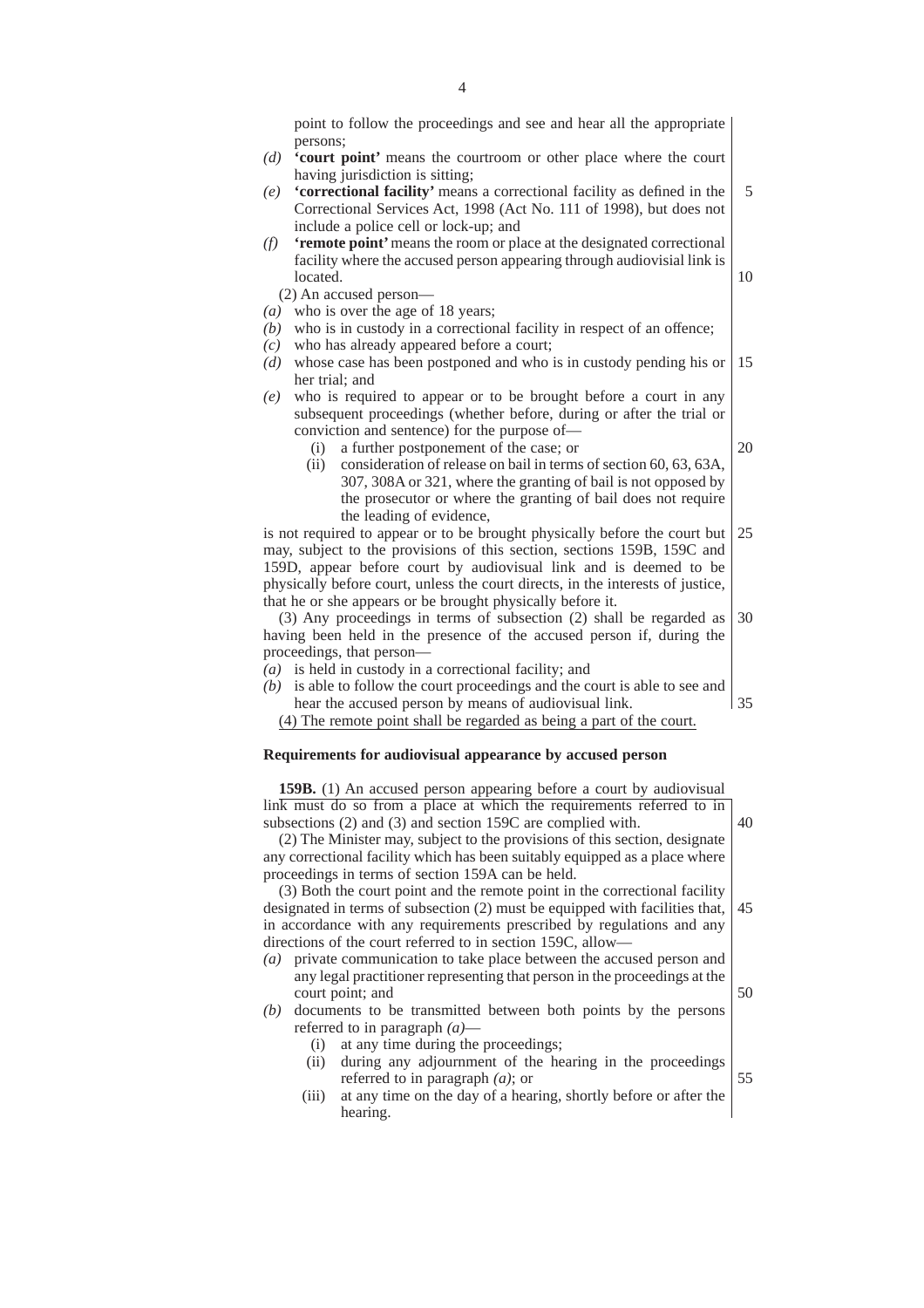(4) The court must, at every appearance of an accused person in terms of section 159A, inquire into the physical and mental well-being of the accused person and for that purpose may, where necessary, direct that the facilities referred to in section 159C be used in such a manner which will enable the presiding officer to satisfy himself or herself as to the accused person's well-being as that presiding officer would be able to do if the accused person were physically before the court.

#### **Technical requirements for use of audiovisual link**

**159C.** (1) For the purposes of proceedings in terms of section 159A, both the court point and the remote point must be equipped with facilities that 10 enable all appropriate persons—

- *(a)* at the court point to see and hear a person appearing before the court or making a submission or any other appropriate person at the remote point and to follow the proceedings; and
- *(b)* at the remote point to see and hear all appropriate persons at the court point and to follow the proceedings. 15
	- $(2)$   $(a)$  In the event of-
		- (i) an interruption of an audiovisual link;
		- (ii) an audiovisual link being of a poor quality which, in the opinion of the court, is not in the interests of justice to continue the proceedings by way of audiovisual link; or 20
	- (iii) any of the facilities referred to in subsection (1) malfunctioning,

the court must, subject to paragraph *(b)*, direct that the matter stand down and cause the accused person to be brought physically before the court on the day in question. 25

*(b)* If it is not reasonably practicable to bring the accused person to court on the day, as provided for in paragraph *(a)*, the court must, prior to the expiry of the existing court order for the accused person's detention, postpone the proceedings in the absence of the accused person, to the next court day. 30

(3) The Minister may make any regulations necessary to give effect to the technical requirements referred to in subsection (1).

(4) A court may, in order to ensure a fair trial, give any directions in any case as it may deem necessary, which may not be inconsistent with any 35 provision of this Act or any regulation made thereunder.

#### **Protection of communication between accused person and legal representative**

**159D.** Without limiting any other protection applying to it, a communication by audio link or audiovisual link, or a document transmitted between 40 an accused person and his or her legal representative as provided for in section 159B(3), is confidential and inadmissible in any proceedings as if the communication took place or the document was produced while they were in the presence of each other.''.

#### **Substitution of section 271A of Act 51 of 1977, as inserted by section 12 of Act 5 of** 45 **1991 and amended by section 6 of Act 4 of 1992**

**2.** The following section is hereby substituted for section 271A of the principal Act:

#### ''**Certain convictions fall away as previous convictions after expiration of 10 years**

**271A.** Where a court has convicted a person of—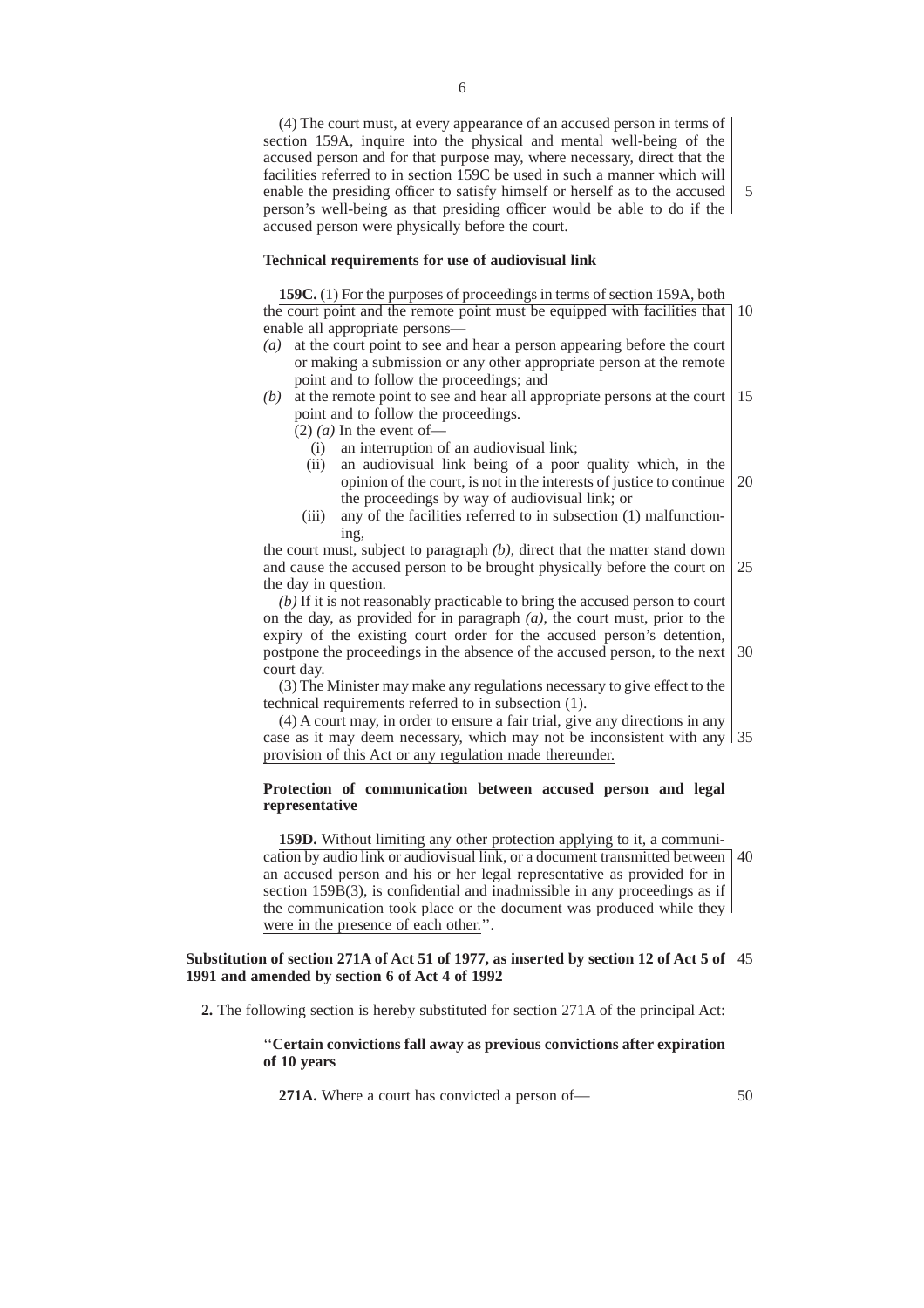- *(a)* **[an]** any offence **[for]** in respect of which **[the punishment]** a sentence **[may be a period]** of imprisonment for a period exceeding six months without the option of a fine, may be imposed **[and]** but—
	- (i) has postponed the passing of sentence in terms of section  $297(1)(a)$  and has discharged that person in terms of section 297(2) without passing sentence or has not called upon him or her to appear before the court in terms of section 297(3); or 5
	- (ii) has discharged that person with a caution or reprimand in terms of section  $297(1)(c)$ ; or
- *(b)* any **[other]** offence **[than that for]** in respect of which **[the** 10 **punishment]** a sentence **[may be a period]** of imprisonment for a period not exceeding six months without the option of a fine, may be imposed,

that conviction shall fall away as a previous conviction if a period of 10 years has elapsed after the date of conviction of the said offence, unless 15 during that period **[such]** the person has been convicted of an offence **[for]** in respect of which **[the punishment]** a sentence **[may a period]** of imprisonment for a period exceeding six months without the option of a fine, may be imposed.''.

#### **Insertion of sections 271B, 271C, 271D and 271E in Act 51 of 1977**

20

**3.** The following sections are hereby inserted in the principal Act, after section 271A:

#### ''**Expungement of certain criminal records**

**271B.** (1) *(a)* Where a court has imposed any of the following sentences on a person convicted of an offence, the criminal record of that person, containing the conviction and sentence in question, must, subject to paragraph *(b)* and subsection (2) and section 271D, on the person's written application, be expunged after a period of 10 years has elapsed after the date of conviction for that offence, unless during that period the person in question has been convicted of an offence and has been sentenced to a period of imprisonment without the option of a fine: (i) A sentence postponing the passing of sentence in terms of section  $297(1)(a)$  where that person was discharged in terms of section 297(2), without the passing of sentence, or where that person was not called upon to appear before the court in terms of section 297(3); (ii) a sentence discharging that person with a caution or reprimand in terms of section 297(1)*(c)*; (iii) a sentence in the form of a fine only, not exceeding R20 000; (iv) a sentence of corporal punishment before corporal punishment was declared to be unconstitutional as a sentencing option; (v) any sentence of imprisonment with the option of a fine, not exceeding R20 000; (vi) any sentence of imprisonment which was suspended wholly; (vii) a sentence of correctional supervision, referred to in section 276(1)*(h)* or *(i)*; or (viii) a sentence of periodical imprisonment, referred to in section 276(1)*(c)*. *(b)* A person— (i) who has been convicted of a sexual offence against a child or a person who is mentally disabled and whose name has been included in the National Register for Sex Offenders, as provided for in section 50 of the Criminal Law (Sexual Offences and Related Matters) Amendment Act, 2007 (Act No. 32 of 2007); or (ii) whose name has been included in the National Child Protection Register as a result of a conviction for an offence, as provided for in section 120(1)*(b)* of the Children's Act, 2005 (Act No. 38 of 2005), does not qualify to have the criminal record in question expunged in terms of this section, unless his or her name has been removed from the National Register of Sex Offenders, as provided for in section 51 of the Criminal 25 30 35 40 45 50 55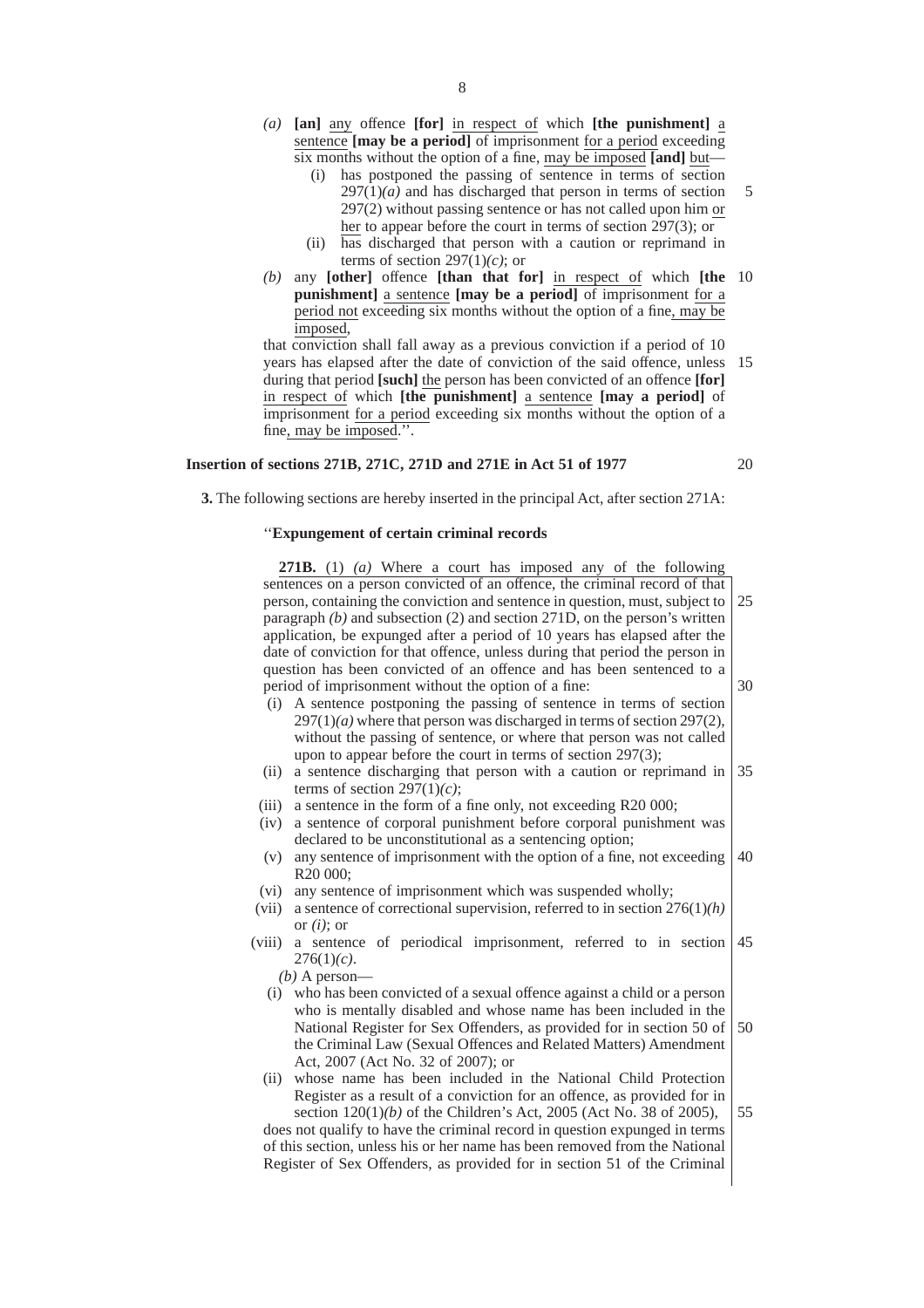Law (Sexual Offences and Related Matters) Amendment Act, 2007, or section 128 of the Children's Act, 2005, as the case may be.

(2) The Director-General: Justice and Constitutional Development must, on receipt of the written application of a person referred to in subsection (1), issue a certificate of expungement, directing that the criminal record of that person be expunged, if the Director-General is satisfied that the person applying for expungement complies with the criteria set out in subsection (1).

(3) The Director-General: Justice and Constitutional Development must submit every certificate of expungement that has been issued as provided for in subsection (2) to the head of the Criminal Record Centre of the South African Police Service, to be dealt with in accordance with section 271D. 10

#### **Expungement of certain criminal records under legislation enacted before the Constitution of the Republic of South Africa, 1993, took effect**

**271C.** (1) Where a court has convicted a person of any of the following offences, the criminal record, containing the conviction and sentence in question, of that person in respect of that offence must be expunged automatically by the Criminal Record Centre of the South African Police Service, as provided for in section 271D:

- *(a)* A contravention of section 1 of the Black Land Act, 1913 (Act No. 27 of 1913);
- *(b)* a contravention of section 12 of the Development Trust and Land Act, 1936 (Act No. 18 of 1936);
- $(c)$  a contravention of section 5(1), read with section 5(2), or section 6, read with section 6(2), of the Blacks (Urban Areas) Consolidation Act, 1945 (Act No. 25 of 1945); 25
- *(d)* a contravention of section 8(1), read with section 8(3), of the Coloured Persons Settlement Act, 1946 (Act No. 7 of 1946);
- *(e)* a contravention of section 2 or 4 of the Prohibition of Mixed Marriages Act, 1949 (Act No. 55 of 1949); 30
- *(f)* a contravention of section 11 of the Internal Security Act, 1950 (Act No. 44 of 1950);
- *(g)* a contravention of section 10(6) and (7), 11(4), 14, 15, 16, 20(1), 28(7), 29(1) or 30 of the Black Building Workers Act, 1951 (Act No. 27 of 1951); 35
- *(h)* a contravention of section 15 of the Blacks (Abolition of Passes and Co-ordination of Documents) Act, 1952 (Act No. 67 of 1952);
- *(i)* a contravention of section 2 of the Criminal Law Amendment Act, 1953 (Act No. 8 of 1953);
- *(j)* a contravention of section 2(2) of the Reservation of Separate Amenities Act, 1953 (Act No. 49 of 1953);
- *(k)* a contravention of section 16 of the Sexual Offences Act, 1957 (Act No. 23 of 1957);
- *(l)* a contravention of section 46 of the Group Areas Act, 1966 (Act No. 36 of 1966); 45
- *(m)* a contravention of section 2 or 3 of the Terrorism Act, 1967 (Act No. 83 of 1967); or
- *(n)* a contravention of section 2 read with section 4(1), of the Prohibition of Foreign Financing of Political Parties Act, 1968 (Act No. 51 of 1968). 50

#### (2) *(a)* Where a court has convicted a person of contravening any provision of—

(i) an Act of Parliament or subordinate legislation made thereunder;

- (ii) an ordinance of a provincial council;
- (iii) a municipal by-law;
- (iv) a proclamation;
- (v) a decree; or
- (vi) any other enactment having the force of law,

55

20

15

5

- 
-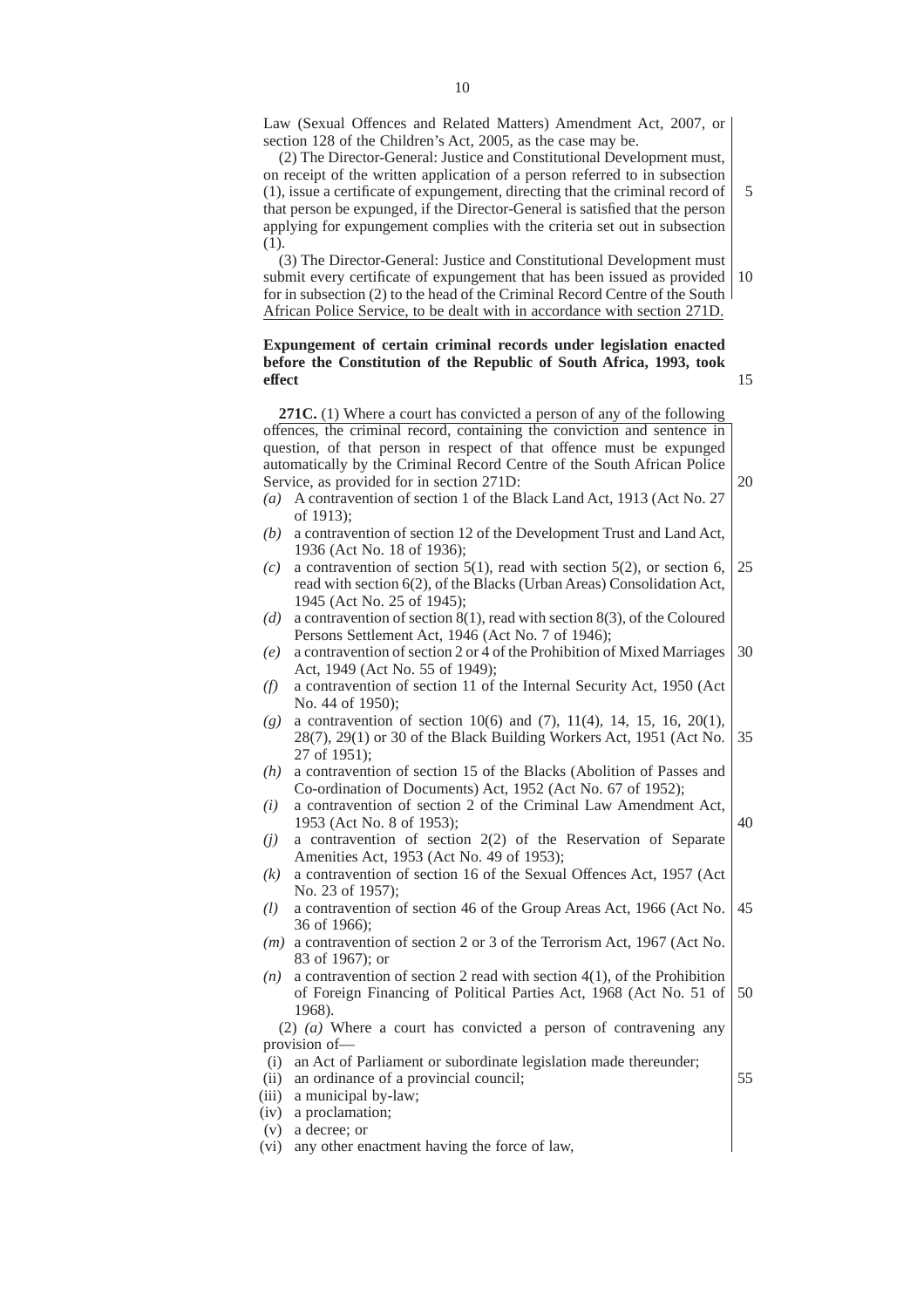other than those provisions referred to in subsection (1), which were enacted in the former Republic of South Africa, the former Republic of Transkei, Bophuthatswana, Ciskei or Venda, or in any former selfgoverning territory, as provided for in the Self-governing Territories Constitution Act, 1971(Act No. 21 of 1971), before the Constitution of the Republic of South Africa, 1993 (Act No. 200 of 1993), took effect, which created offences that were based on race or which created offences, which would not have been considered to be offences in an open and democratic society, based on human dignity, equality and freedom, under the constitutional dispensation after 27 April 1994, the criminal record, containing the conviction and sentence in question, of that person must, on the person's written application, subject to subsection (3) and section 271D, be expunged. 10

*(b)* Where the criminal record of a person referred to in subsection (1) has not been expunged automatically as provided for in that subsection, the criminal record of that person must, on his or her written application, subject to subsection (3) and section 271D, be expunged. 15

(3) The Director-General: Justice and Constitutional Development must, on receipt of the written application of a person referred to in subsection  $(2)(a)$  or  $(b)$ , issue a certificate of expungement, directing that the criminal record of the person be expunged, if the Director-General is satisfied that the person applying for expungement complies with the criteria set out in subsection  $(1)$  or subsection  $(2)(a)$ , as the case may be. 20

(4) The Director-General: Justice and Constitutional Development must submit every certificate of expungement that has been issued as provided for in subsection (3) or (5)*(b)* to the head of the Criminal Record Centre of the South African Police Service, to be dealt with in accordance with section 271D. 25

(5) *(a)* In the case of a dispute or any uncertainty as to whether an offence is an offence as referred to in subsection  $(1)$  or  $(2)(a)$  or not, the matter must be referred to the Minister for a decision. 30

*(b)* If the Minister decides that the offence is an offence as referred to in subsection (1) or  $(2)(a)$ , he or she must issue a certificate of expungement, directing that the criminal record of the person be expunged.

#### **Expungement of certain criminal records by Criminal Record Centre** 35

**271D.** (1) The head of the Criminal Record Centre of the South African Police Service or a senior person or persons at the rank of Director or above, employed at the Centre, who has or have been authorised, in writing, by the head of the Centre to do so, must expunge the criminal record of a person if—

- (i) he or she is furnished with a certificate of expungement by the Director-General: Justice and Constitutional Development as provided for in section 271B(2) or section 271C(3) or by the Minister as provided for in section 271C(5); or
- (ii) that person qualifies for the automatic expungement of his or her criminal record as provided for in section 271C(1). 45

(2) The head of the Criminal Record Centre of the South African Police Service must, on the written request of a person who—

- *(a)* has applied to have his or her criminal record expunged in terms of section 271B or section 271C(2); or
- *(b)* qualifies to have his or her criminal record expunged automatically in terms of section  $271C(1)$ ,

in writing, confirm that the criminal record in question has been expunged. (3) Any person who—

*(a)* without the authority of a certificate of expungement as provided for in section 271B, 271C or this section; and 55

*(b)* intentionally or in a grossly negligent manner,

expunges the criminal record of any person or confirms that a criminal record has been expunged as provided for in subsection (2), is guilty of an

50

40